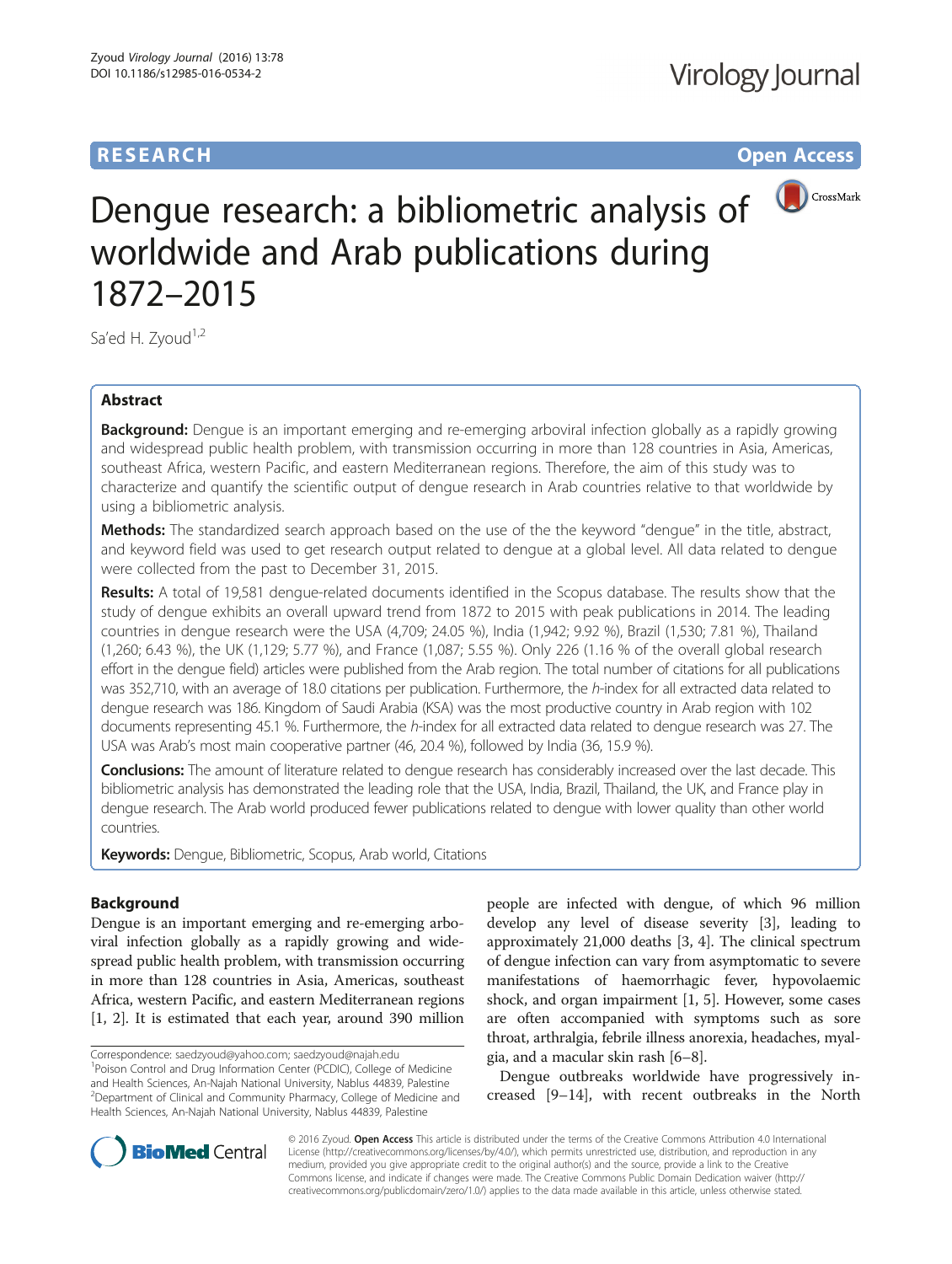Africa and Middle East regions [\[1](#page-7-0), [15](#page-7-0), [16\]](#page-7-0). In recent years, bibliometric analysis has been widely conducted to evaluate scientific research activities in many fields of infectious diseases such as chikungunya [[17\]](#page-7-0), Ebola virus disease [[18](#page-7-0), [19\]](#page-7-0), influenza [[20\]](#page-7-0), John Cunningham virus [\[21](#page-7-0)], leishmaniasis [[22, 23](#page-7-0)], Mayaro virus fever [[24\]](#page-7-0), Malaria [[25](#page-7-0)], yellow fever disease [\[26](#page-7-0)], and Zika virus [[27\]](#page-7-0). Bibliometrics is a statistical analysis of written publications and is used to provide quantitative and qualitative analysis of available data deposited at major multidisciplinary journal-indexing database such as Scopus.

Many research fields use bibliometric analysis to assess the scientific research patterns of publication year, document type, countries, journal, impact factors (IF), institution, number of citations, h-index, and international collaboration in global trends studies of specific fields [[28](#page-7-0)–[34](#page-8-0)]. It is thought that health research productivity from Arab region is still lagging far behind compared to worldwide publishing production [\[35](#page-8-0)–[37\]](#page-8-0). Although the research output in some world regions such as India, China, and Brazil has been evaluated for dengue research [[38](#page-8-0)–[40](#page-8-0)], no study has focused on the scientific output of dengue research in Arab countries relative to that worldwide. Therefore, the aim of this study was to characterize and quantify the scientific output of dengue research in Arab countries relative to that worldwide by using a bibliometric analysis.

# Methods

# Study design

This study used a bibliometric analysis based in previous studies [\[28,](#page-7-0) [30, 32](#page-8-0)–[34](#page-8-0), [41](#page-8-0)].

## Data source

This bibliometric study was built on April 2, 2016 based on the online version of Scopus database, which was developed by Elsevier. Note that there are several other databases that could be used in the bibliometric analysis including Web of Science, Google Scholar, and PubMed. However, this study only focuses on the data of Scopus which are assumed to be of the largest database [[42, 43](#page-8-0)].

## Search strategy

For bibliometric analysis, the standardized search approach based on the use of the the keyword "dengue" in the title, abstract, and keyword field was used to get research output related to dengue at a global level. All data related to dengue were collected from the past to December 31, 2015. For further analysis, data retrieved from Scopus were limited to Arab countries, including 22 countries (The Kingdom of Saudi Arabia (KSA), Tunisia, Egypt, Morocco, Algeria, Oman, Iraq, Jordan, United Arab Emirates, Syrian Arab Republic, Lebanon, Qatar, Palestine, Libyan Arab Jamahiriya, Kuwait, Bahrain, Sudan, Yemen, Mauritania, Somalia, Djibouti, and Comoros). The analysed bibliometric indicators included publication year, document type, language of publications, publication distribution by countries/ territories, journal, impact factors (IF), institution, number of citations, h-index, and international collaboration. As the 2016 data did not represent a complete year, such data were excluded from the analysis. Furthermore, items coded as errata were excluded from further analysis.

## Ethical issues

As there were no humans involved in this study, research using existing data from secondary sources is considered it to be exempt from the institutional review board (IRB) approval process.

#### Data analysis

Data downloaded from Scopus were and organized into Microsoft Excel 2007 and then be used for further analysis to get the ten top-ranked for most bibliometric indicators and they were appeared in descending order from 1 to 10 using the standard competition ranking (SCR); (1–2–2–4 rule). Descriptive statistics were used to determine the frequency, percentage, sum, and average. The h-index and IF had been used to assess the quality and quantity of research output. The h-index was introduced in bibliometric analysis by Hirsch [[44\]](#page-8-0) to illustrate the scientific output of a country, organization, researcher, etc. Therefore, the h-index covers both the quantity (number of publications) and the impact (number of citations) [[45](#page-8-0)–[47](#page-8-0)]. The impact factor for journals was obtained from the Journal Citation Reports (JCR) © Ranking: 2014 [\[48\]](#page-8-0).

## Results

There were a total of 19,581 dengue-related documents identified in the Scopus database that were published between 1872 and 2015. These documents were published from the across 12 document types. There were 14,434 paper articles comprising 73.71 % of the total production, followed by reviews (10.26 %), and letters (4.31 %). Other document types such as editorial materials, proceedings papers, notes, and book reviews covered approximately 11.73 % of the published literature. The total publications per year are demonstrated in Fig. [1.](#page-2-0) The results at global level show that the study of dengue exhibits an overall upward trend from 1872 to 2015 with peak publications in 2014 (data in 2015 may be incomplete as the databases lag, thus, the number of research output in 2015 may be increasing). In the included years, the number of Scopus publications increased very slowly until 1990, and then the numbers of publications noticeably increased after 2000. The publications identified were published in 34 languages. The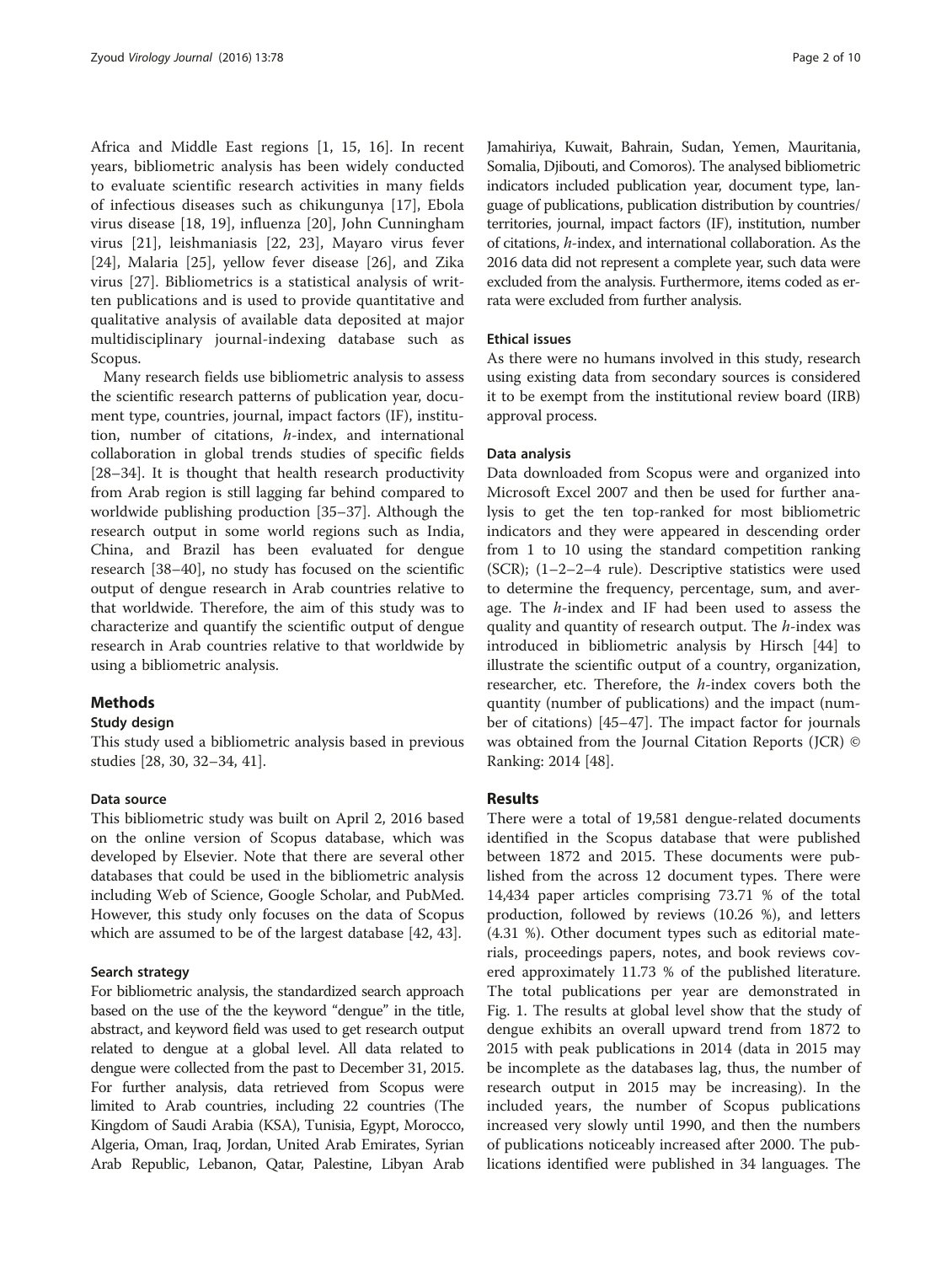<span id="page-2-0"></span>

most commonly used language were English (90.33 %), Spanish (3.57 %), and French (2.59 %).

Table 1 illustrates the top 10 countries in terms of absolute research production, their *h*-index and number of publication from international collaboration. The leading countries in dengue research were the USA (4,709; 24.05 %), India (1,942; 9.92 %), Brazil (1,530; 7.81 %), Thailand (1,260; 6.43 %), the UK (1,129; 5.77 %), and France (1,087; 5.55 %). As expected, most publications related to dengue were carried out in North America, Europe, South Asia, and Latin America. This bibliometric analysis has demonstrated the leading role that the USA, India, Brazil, Thailand, the UK, and France play in dengue research (Table 1).

In case of number of publications with multinational researchers, France tops the list with 147 countries, followed by the USA with 146 countries, and the UK with 126 countries. Furthermore, the UK (71.12 %) had the highest percentage of documents in collaboration, followed by 56.03 % for France, 52.54 % for Thailand, and 52.11 % for India from the total number of documents for each country. The total number of citations for all publications was 352,710, with an average of 18.0 citations per publication. Furthermore, the h-index for all extracted data related to dengue research was 186. The best  $h$ -index value is achieved by the USA (159) followed by the UK (92), Thailand (78), and France (76); (Table 1).

The Arab world produced fewer publications related to dengue. Only 226 (1.16 % of the overall global research effort in the dengue field) articles were published from the Arab region across 7 document types.

**Table 1** Top 10 most prolific countries of publications related to dengue in the world during 1872–2015 ( $n = 19,581$ )

| <b>SCR</b>      | Countries      | Articles (%)  | h-index | Collaborations with<br>foreign countries | Number (%) <sup>a</sup> of publications<br>with international authors |
|-----------------|----------------|---------------|---------|------------------------------------------|-----------------------------------------------------------------------|
| 1 <sub>st</sub> | United States  | 4,709 (24.05) | 159     | 146                                      | 2,030 (43.11)                                                         |
| $2^{nd}$        | India          | 1,942 (9.92)  | 52      | 106                                      | 1,012 (52.11)                                                         |
| 3 <sup>rd</sup> | Brazil         | 1,530 (7.81)  | 60      | 113                                      | 440 (28.76)                                                           |
| 4 <sup>th</sup> | Thailand       | 1,260 (6.43)  | 78      | 69                                       | 662 (52.54)                                                           |
| 5 <sup>th</sup> | United Kingdom | 1,129 (5.77)  | 92      | 126                                      | 803 (71.12)                                                           |
| 6 <sup>th</sup> | France         | 1,087 (5.55)  | 76      | 147                                      | 609 (56.03)                                                           |
| 7 <sup>th</sup> | Australia      | 783 (4.00)    | 68      | 100                                      | 393 (50.19)                                                           |
| 8 <sup>th</sup> | Singapore      | 774 (3.95)    | 59      | 104                                      | 372 (48.06)                                                           |
| gth             | Malaysia       | 628 (3.21)    | 39      | 108                                      | 209 (33.28)                                                           |
| 10 <sup>h</sup> | Japan          | 618 (3.16)    | 48      | 53                                       | 289 (46.76)                                                           |

SCR Standard competition ranking

<sup>a</sup>Percentage of publications with international authors from the total number of publications for each country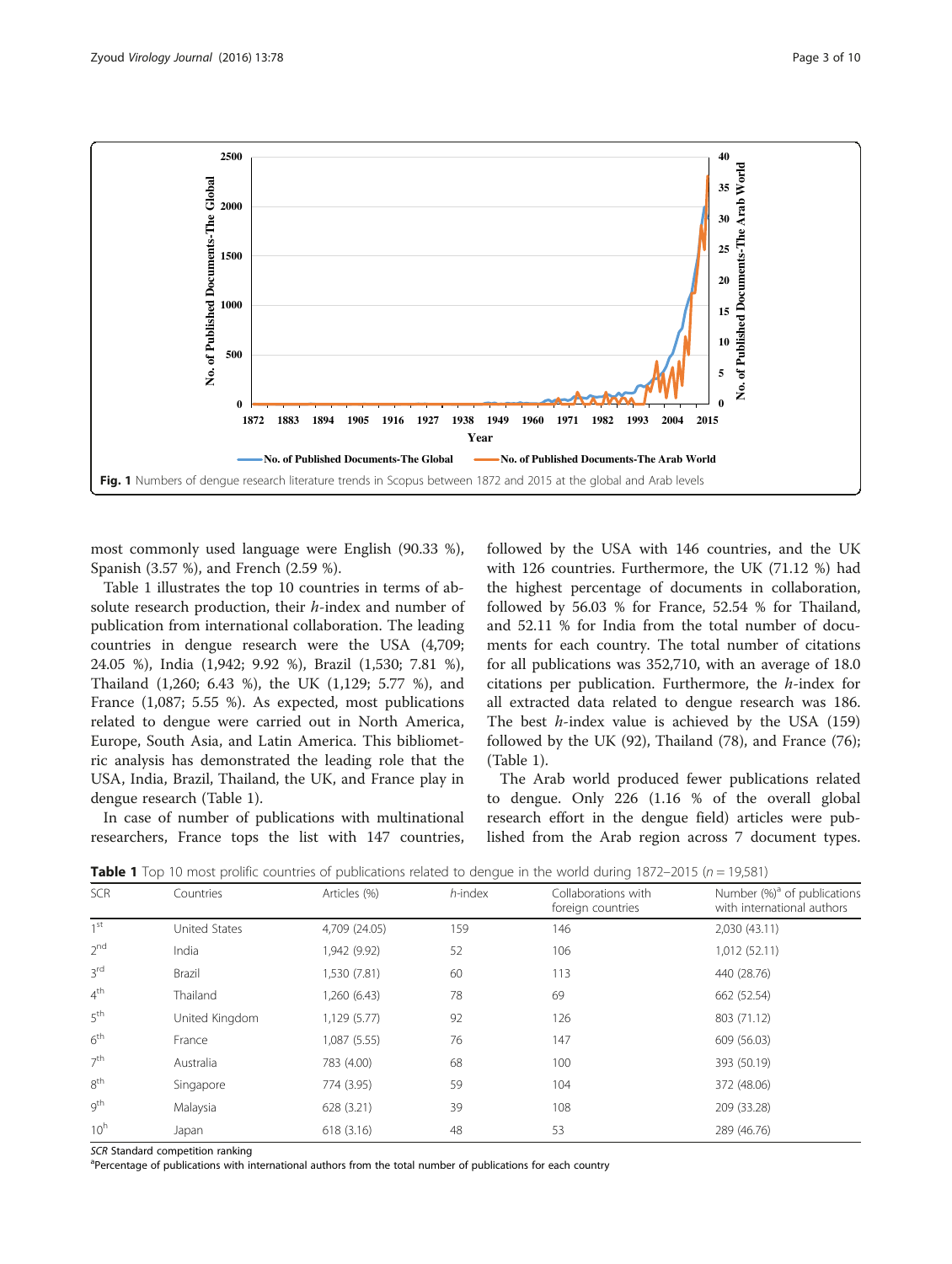There were 187 paper articles comprising 82.7 % of the total production, followed by reviews (7.5 %), and letters (3.1 %). Editorial materials, proceedings papers, notes, and book reviews covered approximately 6.7 % of the published literature. The total publications per year are demonstrated in Fig. [1.](#page-2-0) The results from Arab world show that the study of dengue exhibits an overall upward trend from 1968 to 2015 with peak publications in 2015. Table 2 shows that KSA was the most productive country with 102 documents representing 45.1 %, followed by Egypt (58; 25.7 %), Sudan (21; 9.3 %), and Kuwait (21; 9.3 %). No published data related to dengue were available from Comoros, and Mauritania. In Arab world, KSA and Egypt were at positions 34 and 46 respectively. The Arab countries have cooperated with 87 countries/ territories in the field of dengue research. The most internationally collaborative countries/ territories appears in Fig. [2](#page-4-0). The total number of citations that got for publications  $(n = 133)$  from collaboration was 1,918. The USA was Arab's most main cooperative partner (46, 20.4 %), followed by India (36, 15.9 %), France (19, 8.4 %) and Malaysia (18, 8 %). The total number of citations for all publications was 2,683, with an average of 12 citations per publication. Furthermore,

the h-index for all extracted data related to dengue research was 27. In addition, Egypt achieved the highest *h*-index (value of *h*-index =15).

The top 10 most productive journals based on the number of publication at global level were analyzed (Table [3\)](#page-4-0). The 10 most prolific journals together produced 3,535 publications, comprising 18.05 % of worldwide researchers' contributions during 1872–2015. The American Journal of Tropical Medicine and Hygiene published the most publications (755, 3.86 %) by worldwide researchers, followed by the Plos Neglected Tropical Diseases, with 494 (2.52 %), Southeast Asian Journal of Tropical Medicine and Public Health with 393 (2.01), and Plos One with 391 (2.00 %). Most journals in the list of the top ranking journals (9 journals out of 10) had IF. The IF for journals ranged from 0.719–6.751. Furthermore, the top 10 most productive journals based on the number of publication at Arab world level were analyzed (Table [4](#page-4-0)). The 10 most prolific journals together produced 67 papers, comprising 29.6 % of Arab authors' contributions during 1968–2015. The Parasitology Research, and Dengue Bulletin published the most publications (9 publications for each journal, (4.0 %)) by Arab authors, followed by the Eastern Mediterranean Health Journal,

Table 2 Bibliometric analysis of the 226 documents from the Arab world during 1968–2015

| SCR <sup>a</sup> | Countries | Total number of articles<br>for the whole period (%) | h-index        | Number of documents<br>with international collaboration |
|------------------|-----------|------------------------------------------------------|----------------|---------------------------------------------------------|
| 1 <sup>st</sup>  | KSA       | 102 (45.1)                                           | 11             | 68                                                      |
| 2 <sup>nd</sup>  | Egypt     | 58 (25.7)                                            | 15             | 49                                                      |
| $3^{\text{rd}}$  | Sudan     | 21(9.3)                                              | 8              | 11                                                      |
| 3 <sup>rd</sup>  | Kuwait    | 21 (9.3)                                             | 11             | 14                                                      |
| $5^{\text{th}}$  | Tunisia   | 14(6.2)                                              | 7              | 11                                                      |
| $6^{\text{th}}$  | UAE       | 10(4.4)                                              | 6              | 8                                                       |
| $6^{\text{th}}$  | Oman      | 10(4.4)                                              | 3              | 5                                                       |
| $8^{\rm th}$     | Yemen     | 7(3.1)                                               | 5              | 7                                                       |
| $8^{\rm th}$     | Morocco   | 7(3.1)                                               | 5              | 3                                                       |
| $10^{\text{th}}$ | Qatar     | 6(2.7)                                               | 2              | 6                                                       |
| $11^{th}$        | Jordan    | 5(2.2)                                               | 5              | $\overline{4}$                                          |
| $11^{th}$        | Bahrain   | 5(2.2)                                               | $\overline{2}$ | $\overline{4}$                                          |
| 13 <sup>th</sup> | Algeria   | 4(1.8)                                               | $\overline{2}$ | 3                                                       |
| 13 <sup>th</sup> | Lebanon   | 4(1.8)                                               | 3              | 3                                                       |
| $15^{\text{th}}$ | Palestine | 3(1.3)                                               | 3              | 3                                                       |
| $16^{\text{th}}$ | Iraq      | 2(0.9)                                               | 2              | 2                                                       |
| $16^{\text{th}}$ | Somalia   | 2(0.9)                                               | $\overline{2}$ | 2                                                       |
| $16^{th}$        | SAR       | 2(0.9)                                               | $\overline{2}$ | 2                                                       |
| $16^{th}$        | Djibouti  | 2(0.9)                                               |                |                                                         |
| 20 <sup>th</sup> | LAJ       | 1(0.4)                                               |                |                                                         |

SCR Standard competition ranking, KSA Kingdom of Saudi Arabia, UAE United Arab Emirates, SAR Syrian Arab Republic, LAJ Libyan Arab Jamahiriya <sup>a</sup> Equal countries have the same ranking number, and then a gap is left in the ranking numbers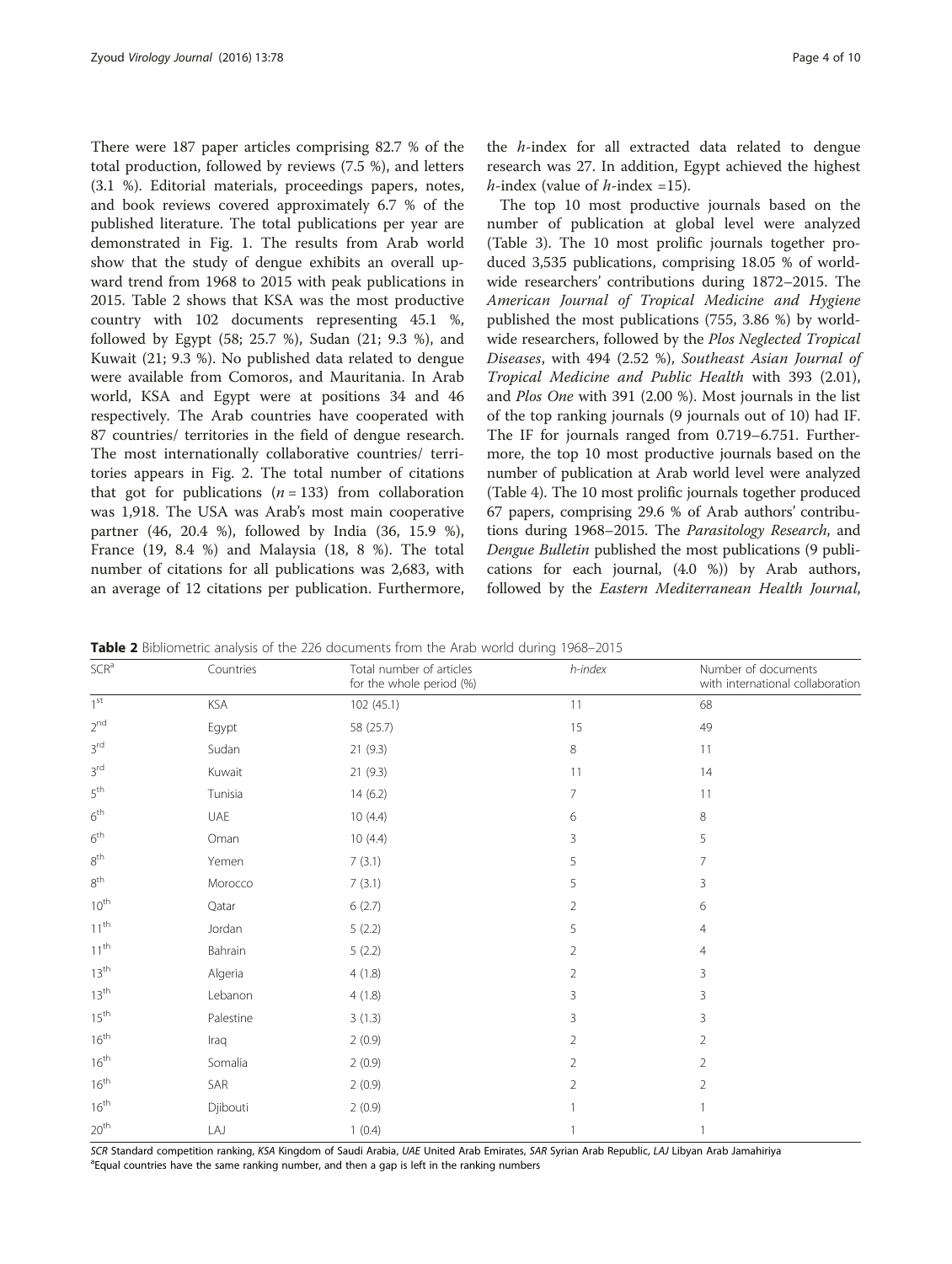<span id="page-4-0"></span>

with 7 (3.1 %). Most journals in the list of the top ranking journals (7 journals out of 11) had IF. The IF for journals ranged from 1.839 to 3.247.

At global level, the number of citations ranged from 1451 for the top cited article to 645 for the  $10^{th}$ . The most frequently cited article was published in 1998 in Clinical Microbiology Reviews (IF = 17.406) by Gubler [[49\]](#page-8-0), and cited 1451 times in Scopus database. The other 9 publications that were the most frequently cited in the field of dengue research at global level are shown in

Table [5](#page-5-0) [[3,](#page-7-0) [49](#page-8-0)–[57\]](#page-8-0). At Arab level, the number of citations ranged from 162 for the top cited article to 59 for the  $10<sup>th</sup>$ . The most frequently cited article was published in 2006 in Transactions of the Royal Society of Tropical Medicine and Hygiene (IF = 1.839, 2014) by Boutayeb [[58\]](#page-8-0), and cited 162 times in Scopus database. The other 9 publications that were the most frequently cited in the

Table 3 The 10 most published journals worldwide during 1968–2015 ( $n = 19,581$ )

| <b>SCR</b>      | Journal                                                                  | Frequency (%) | IF <sup>a</sup> |
|-----------------|--------------------------------------------------------------------------|---------------|-----------------|
| 1 <sup>st</sup> | American Journal of Tropical<br>Medicine and Hygiene                     | 755 (3.86)    | 2.699           |
| 1 <sup>st</sup> | Plos Neglected Tropical Diseases                                         | 494 (2.52)    | 4.446           |
| 3 <sub>rd</sub> | Southeast Asian Journal of<br>Tropical Medicine and<br>Public Health     | 393 (2.01)    | 0.719           |
| $4^{\text{th}}$ | Plos One                                                                 | 391 (2.00)    | 3.234           |
| 5 <sup>th</sup> | Journal of Virology                                                      | 380 (1.94)    | 4.439           |
| 6 <sup>th</sup> | Dengue Bulletin                                                          | 254 (1.30)    | NA.             |
| 7 <sup>th</sup> | Virology                                                                 | 229 (1.17)    | 3.321           |
| 8 <sup>th</sup> | Emerging Infectious Diseases                                             | 223 (1.14)    | 6.751           |
| g <sup>th</sup> | Transactions of the Royal<br>Society of Tropical Medicine<br>and Hygiene | 212 (1.08)    | 1.839           |
| $10^{th}$       | Vaccine                                                                  | 204 (1.04)    | 3.624           |

SCR Standard competition ranking, NA Not available, IF Impact factor <sup>a</sup>The impact factor was reported according to the journal citation reports (JCR) 2014

| <b>Table 4</b> The 10 most published journals from the Arab world |  |  |
|-------------------------------------------------------------------|--|--|
| during 1968-2015 ( $n = 226$ )                                    |  |  |

| $SCR^a$          | Journal                                                               | Frequency<br>(% ) | IFb   |
|------------------|-----------------------------------------------------------------------|-------------------|-------|
| 1 <sup>st</sup>  | Parasitology Research                                                 | 9(4.0)            | 2.098 |
| 1 <sup>st</sup>  | Dengue Bulletin                                                       | 9(4.0)            | NA.   |
| 3rd              | Fastern Mediterranean Health Journal                                  | 7(3.1)            | NA.   |
| $4^{\text{th}}$  | Journal of Infection and Public Health                                | 6(2.7)            | NA.   |
| $4^{\text{th}}$  | Biosciences Biotechnology Research Asia                               | 6(2.7)            | NA.   |
| $4^{\text{th}}$  | American Journal of Tropical Medicine<br>and Hygiene                  | 6(2.7)            | 2.699 |
| $4^{\text{th}}$  | Transactions of the Royal Society of Tropical<br>Medicine and Hygiene | 6(2.7)            | 1.839 |
| 8 <sup>th</sup>  | Journal of Medical Virology                                           | 5(2.2)            | 2.347 |
| 8 <sup>th</sup>  | <b>BMC Infectious Diseases</b>                                        | 5(2.2)            | 2.613 |
| $10^{\text{th}}$ | Plos One                                                              | 4 (1.8)           | 3.234 |
| $10^{\text{th}}$ | FEMS Immunology and Medical<br>Microbiology                           | 4 (1.8)           | 3.078 |

SCR Standard competition ranking, NA Not available, IF Impact factor <sup>a</sup>Equal journals have the same ranking number, and then a gap is left in the ranking numbers

<sup>b</sup>The impact factor was reported according to the journal citation reports (JCR) 2014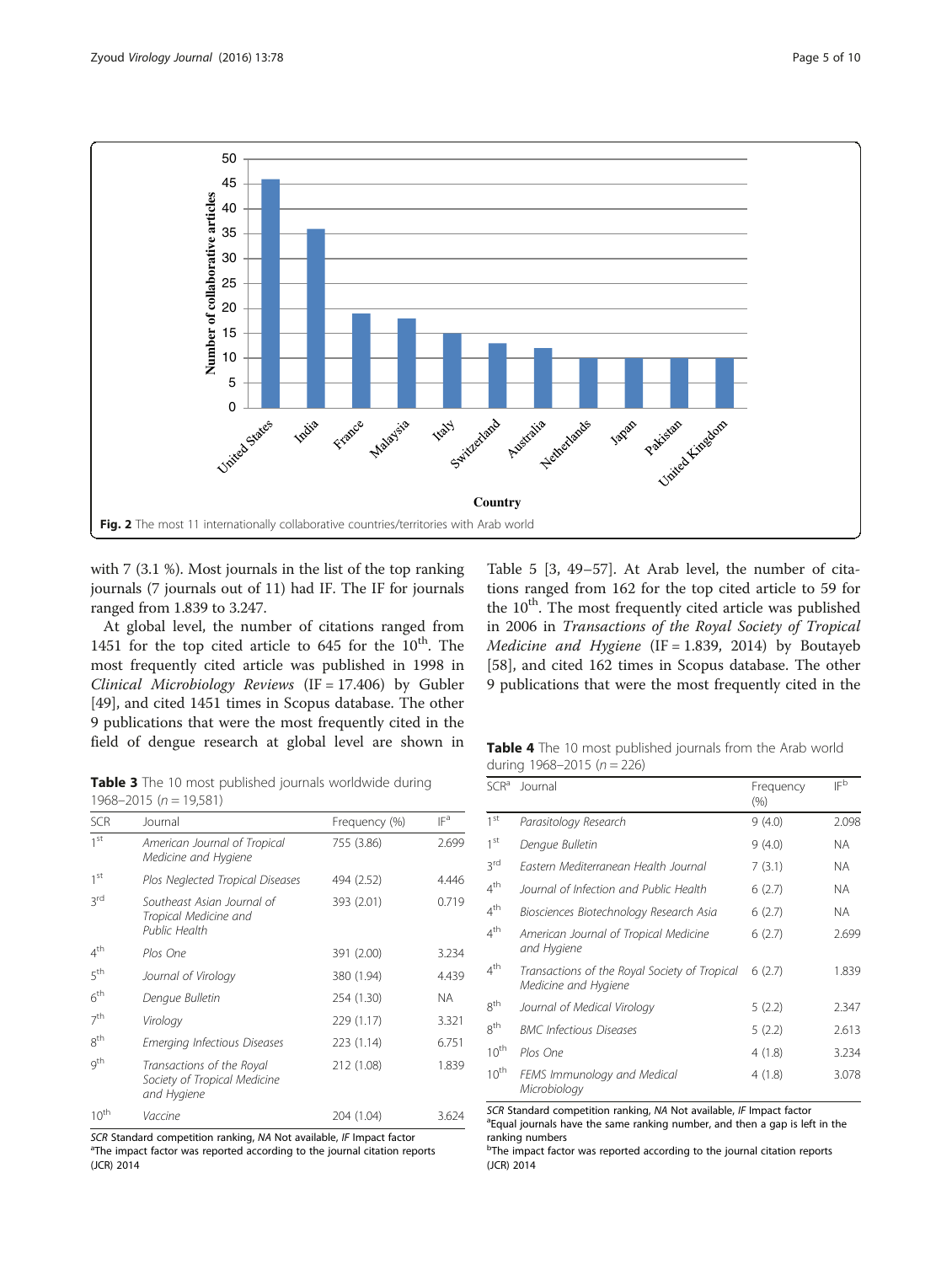|                 | SCR Authors              | <b>Title</b>                                                                                                                   | Year of<br>publication | Source title                             | Cited<br>by |
|-----------------|--------------------------|--------------------------------------------------------------------------------------------------------------------------------|------------------------|------------------------------------------|-------------|
| 1 <sub>st</sub> | Gubler [49]              | Dengue and dengue hemorrhagic fever                                                                                            | 1998                   | Clinical Microbiology<br>Reviews         | 1451        |
| 2 <sup>nd</sup> | Bhatt et al. [3]         | The global distribution and burden of dengue                                                                                   | 2013                   | Nature                                   | 991         |
| 3 <sup>rd</sup> | Halstead [50]            | Pathogenesis of dengue: Challenges to molecular biology                                                                        | 1988                   | Science                                  | 991         |
| 4 <sup>th</sup> | Lanciotti et al. [51]    | Rapid detection and typing of dengue viruses from clinical<br>samples by using reverse transcriptase-polymerase chain reaction | 1992                   | Journal of Clinical<br>Microbiology      | 896         |
| 5 <sup>th</sup> | Vaughn et al. [52]       | Dengue viremia titer, antibody response pattern, and virus<br>serotype correlate with disease severity                         | 2000                   | Journal of Infectious<br><b>Diseases</b> | 807         |
| 6 <sup>th</sup> | Gubler [53]              | Epidemic dengue/dengue hemorrhagic fever as a public health,<br>social and economic problem in the 21st century                | 2002                   | Trends in Microbiology                   | 749         |
| 7 <sup>th</sup> | Halstead [54]            | Dengue                                                                                                                         | 2007                   | Lancet                                   | 720         |
| 8 <sup>th</sup> | Guzmán and Kourí<br>[55] | Dengue: An update                                                                                                              | 2002                   | Lancet Infectious Diseases               | 718         |
| g <sup>th</sup> | Kuhn et al. [56]         | Structure of dengue virus: Implications for flavivirus organization,<br>maturation, and fusion                                 | 2002                   | Cell                                     | 682         |
| $10^{th}$       | Mackenzie et al. [57]    | Emerging flaviviruses: The spread and resurgence of Japanese<br>encephalitis, West Nile and dengue viruses                     | 2004                   | Nature Medicine                          | 645         |

<span id="page-5-0"></span>Table 5 Top 10 most cited articles in Scopus related to dengue worldwide

SCR Standard competition ranking

field of dengue research at Arab level are shown in Table 6 [[59](#page-8-0)–[67](#page-8-0)].

Table [7](#page-6-0) provides a list of the top 10 most productive institutes at global level between 1872 and 2015. Mahidol University in Thailand ranked first in the number of publications (620, 3.17 %), followed by Fundacao Oswaldo Cruz in Brazil (495, 2.53 %), and Centers for Disease Control and Prevention in the USA (395, 2.02 %). At Arab level, the top 10 most productive institutions for total publications are shown in Table [8](#page-6-0). King Abdulaziz University in KSA ranked first in the number of publications (32, 14.2 %), followed by U.S. Naval Medical Research Unit

Table 6 Top 10 most cited articles in Scopus related to dengue from Arab world

| SCR <sup>a</sup> | Authors                   | Title                                                                                                                                        | Year of<br>publication | Source title                                                          | Cited<br>by |
|------------------|---------------------------|----------------------------------------------------------------------------------------------------------------------------------------------|------------------------|-----------------------------------------------------------------------|-------------|
| 1 <sup>st</sup>  | Boutayeb [58]             | The double burden of communicable and<br>non-communicable diseases in developing countries                                                   | 2006                   | Transactions of the Royal Society of<br>Tropical Medicine and Hygiene | 162         |
| 2 <sup>nd</sup>  | Chaturvedi et al.<br>[59] | Cytokine cascade in dengue hemorrhagic fever: Implications<br>for pathogenesis                                                               | 2000                   | FEMS Immunology and Medical<br>Microbiology                           | 156         |
| 3rd              | Raghupathy et<br>al. [60] | Elevated levels of IL-8 in dengue hemorrhagic fever                                                                                          | 1998                   | Journal of Medical Virology                                           | 108         |
| $4^{\text{th}}$  | Graham et al.<br>[61]     | A prospective seroepidemiologic study on dengue in children<br>four to nine years of age in Yogyakarta, Indonesia I. Studies<br>in 1995-1996 | 1999                   | American Journal of Tropical<br>Medicine and Hygiene                  | 104         |
| 5 <sup>th</sup>  | Agarwal et al.<br>[62]    | A clinical study of the patients with dengue hemorrhagic fever 1999<br>during the epidemic of 1996 at Lucknow, India                         |                        | Southeast Asian Journal of<br>Tropical Medicine and Public<br>Health  | 80          |
| 6 <sup>th</sup>  | Moutailler et al.<br>[63] | Potential vectors of rift valley fever virus in the Mediterranean<br>region                                                                  | 2008                   | Vector-Borne and Zoonotic<br><b>Diseases</b>                          | 70          |
| 7 <sup>th</sup>  | Chaturvedi et al.<br>[64] | Sequential production of cytokines by dengue virus-infected<br>human peripheral blood leukocyte cultures                                     | 1999                   | Journal of Medical Virology                                           | 68          |
| 7 <sup>th</sup>  | Mustafa et al.<br>[66]    | Elevated levels of interleukin-13 and IL-18 in patients with<br>dengue hemorrhagic fever                                                     | 2001                   | FEMS Immunology and<br>Medical Microbiology                           | 68          |
| gth              | Abubakar et al.<br>[65]   | Global perspectives for prevention of infectious diseases<br>associated with mass gatherings                                                 | 2012                   | The Lancet Infectious Diseases                                        | 63          |
| $10^{\text{th}}$ | Barniol et al. [67]       | Usefulness and applicability of the revised dengue case<br>classification by disease: Multi-centre study in 18 countries                     | 2011                   | <b>BMC</b> Infectious Diseases                                        | 59          |

SCR Standard competition ranking

<sup>a</sup> Equal articles have the same ranking number, and then a gap is left in the ranking numbers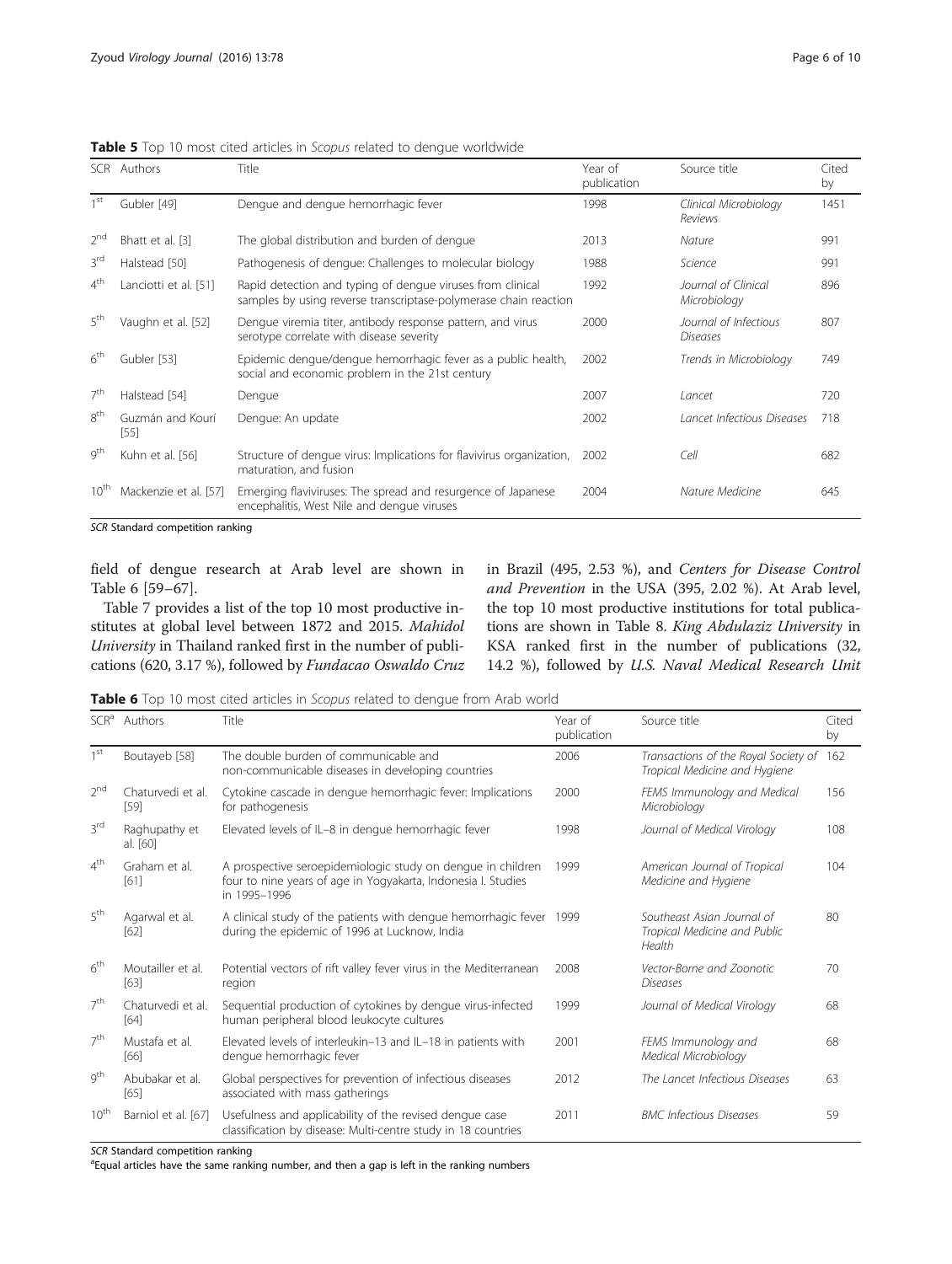<span id="page-6-0"></span>Table 7 The top 10 most productive institutes at global level

| <b>SCR</b>      | Institution, country                                             | No. of<br>documents (%) |
|-----------------|------------------------------------------------------------------|-------------------------|
| 1 <sup>st</sup> | Mahidol University, Thailand                                     | 620 (3.17)              |
| 2 <sub>nd</sub> | Fundacao Oswaldo Cruz, Brazil                                    | 495 (2.53)              |
| 3rd             | Centers for Disease Control and<br>Prevention, USA               | 395 (2.02)              |
| $4^{\text{th}}$ | Instituto de Medicina Tropical Pedro Kouri, Cuba                 | 309 (1.58)              |
| 5 <sup>th</sup> | University of Malaya, Malaysia                                   | 297 (1.52)              |
| 6 <sup>th</sup> | Institut Pasteur, Paris, France                                  | 294 (1.50)              |
| 7 <sup>th</sup> | Universidade de Sao Paulo - USP, Brazil                          | 274 (1.40)              |
| $8^{\text{th}}$ | Walter Reed Army Institute of Research, USA                      | 255 (1.30)              |
| gth             | Armed Forces Research Institute of Medical<br>Sciences, Thailand | 250 (1.28)              |
| $10^{th}$       | University of Oxford, UK                                         | 230 (1.17)              |
|                 | SCR Standard competition ranking                                 |                         |

No. 3 in Egypt (17, 7.5 %), Ministry of Health in KSA (17, 7.5 %), and Faculty of Medicine in Kuwait (17, 7.5 %).

# **Discussion**

In this study, I employed a bibliometric approach to analyse the research trends of dengue at global level and in the Arab world. The publications on dengue presented a solid growth with an increasing number of articles. This bibliometric analysis has demonstrated the leading role that the USA, India, Brazil, Thailand, the UK, and France play in dengue research. USA was the leading country in research output on dengue. Although the number of dengue outbreaks in the USA there is less than in other countries [[3\]](#page-7-0), these findings are in line

Table 8 The top 10 most productive institutes from or collaborating with Arab world affiliations during the study period

| SCR <sup>a</sup> | Institution, country                                       | No. of documents (%) |
|------------------|------------------------------------------------------------|----------------------|
| 1 <sup>st</sup>  | King Abdulaziz University, KSA                             | 32 (14.2)            |
| $2^{nd}$         | U.S. Naval Medical Research Unit No. 3<br>(NAMRU-3), Egypt | 17(7.5)              |
| 2 <sub>nd</sub>  | Ministry of Health, KSA                                    | 17(7.5)              |
| $2^{nd}$         | <i>Faculty of Medicine</i> , Kuwait                        | 17(7.5)              |
| 5 <sup>th</sup>  | Organisation Mondiale de la Sante,<br>Switzerland          | 14 (6.2)             |
| 6 <sup>th</sup>  | Umm Al Qura University, KSA                                | 10(4.4)              |
| $6^{\text{th}}$  | King George's Medical University, India                    | 10(4.4)              |
| 6 <sup>th</sup>  | Universita di Pisa, Italy                                  | 10(4.4)              |
| gth              | King Saud University, KSA                                  | 9(4.0)               |
| $10^{th}$        | Bharathiar University, India                               | 8(3.5)               |
| $10^{th}$        | Universita degli Studi di Roma<br>La Sapienza, Italy       | 8(3.5)               |

SCR Standard competition ranking, KSA Kingdom of Saudi Arabia <sup>a</sup> Equal institutes have the same ranking number, and then a gap is left in the ranking numbers

with those of previous studies, especially those in other infectious fields [\[17](#page-7-0), [18, 23, 24](#page-7-0)]. Overall, Brazil, India, Thailand, Singapore, Malaysia, Japan, and Australia, accounted for most of the dengue research activity at global level. A possible explanation for these results may be due to high prevalence of dengue in these countries which faced many outbreaks [[68](#page-8-0)–[74](#page-8-0)]. Another possible explanation for these findings could be recognized to the number of researchers and development of scientific research system in these countries. However, only KSA and Egypt among Arab countries ranked among the first 50 countries in terms of worldwide contribution to research productivity in the dengue. Among the Arab countries, KSA and Egypt achieved the top rank. High national incomes and large populations and are the most probable reasons for this achievement. These results are consistent with data obtained from previous studies, especially those in medical fields [[29,](#page-7-0) [31](#page-8-0), [37](#page-8-0), [75](#page-8-0)–[81](#page-9-0)]. Publications from Arab world received lower citation rate than that from the world; because researchers from Arab world have published their work in scientific journals with slightly lower citation rates or without IF such as Dengue Bulletin, Eastern Mediterranean Health Journal, Journal of Infection and Public Health; and Biosciences Biotechnology Research Asia. These findings are in line with those of previous studies [\[75, 77](#page-8-0), [78, 82\]](#page-9-0).

The current study designed to recognize scientific collaborations between Arab countries and non-Arab countries. The USA was Arab's most main cooperative partner. These results match those observed in earlier studies in the field of ophthalmology [\[77](#page-8-0)], and in the field of substance use disorders [\[83](#page-9-0)]. In addition, country with highest collaboration with researchers in India in dengue research was USA [\[84](#page-9-0)]. The investigation of publication output recognized several successful cases of researcher collaboration between Arab countries and Western Europe (France and Italy) and the Asiatic region (i.e. India and Malaysia). At the global level, the USA got a leadership position in dengue research with the largest publication followed by India [[85\]](#page-9-0). Dengue disease has no borders and prevention; eradication and control of this disease requires worldwide efforts. Health-care systems in the Arab region are low priority in national spending plans and are perceived as being non-productive [[86, 87](#page-9-0)]. Arab region has been the source of most fatal infectious diseases (e.g. Middle East respiratory syndrome coronavirus, West Nile Virus, and leishmaniasis), and they should heavily participate and cooperate in research in order to combat them [[75\]](#page-8-0). The Arab countries have cooperated with 87 countries in the field of dengue research.

The current study is the first to assess the quantity and quality of global research effort in the dengue field worldwide and from Arab world. The most important limitation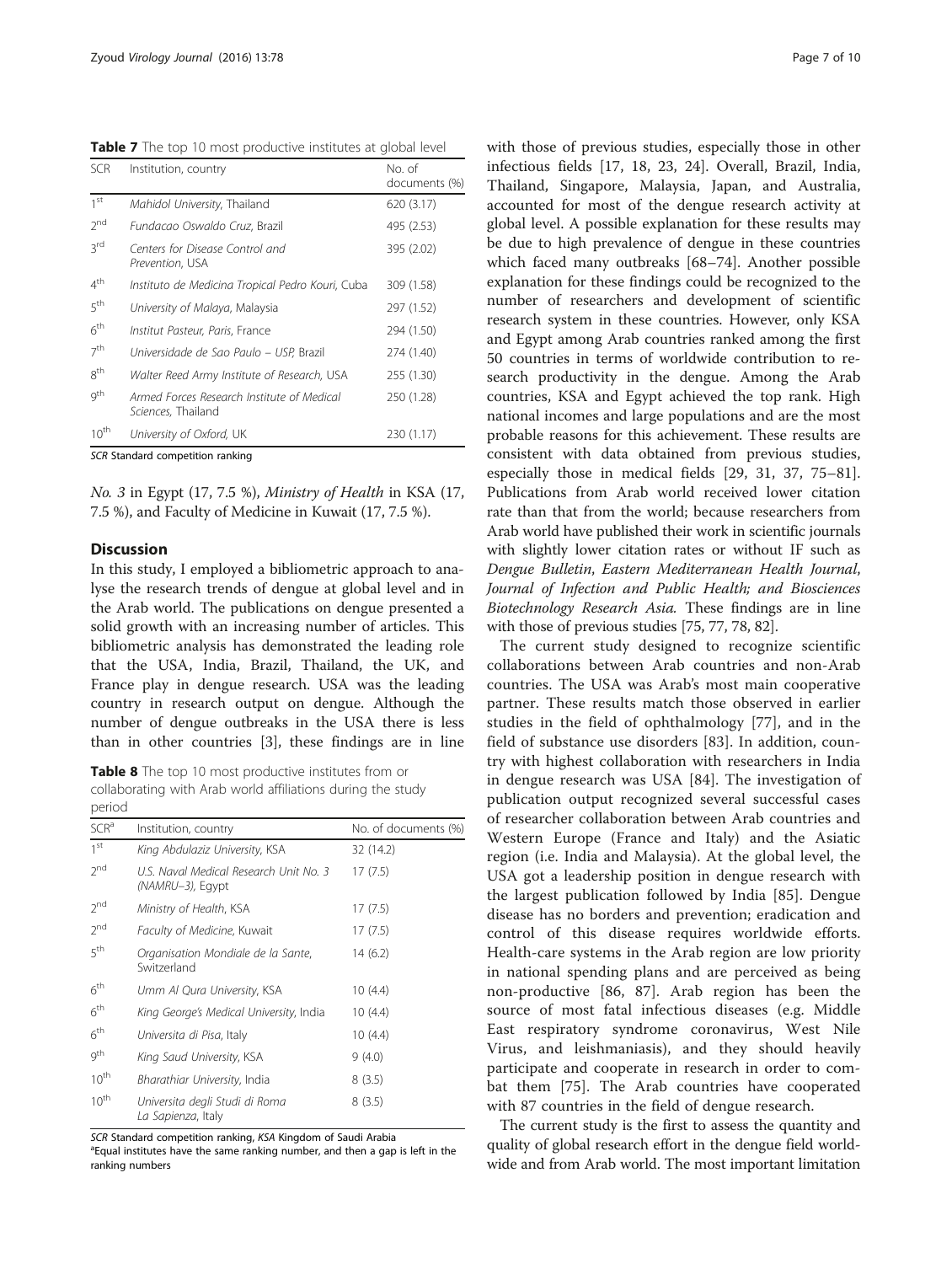<span id="page-7-0"></span>lies in the fact that the Scopus database only was used to extract data related to dengue. Articles published in non Scopus-cited journals were not studied, but it is interesting to note that the Scopus has several advantages more than others, as it is the largest abstract and citation database of peer-reviewed literature [\[42, 43,](#page-8-0) [88](#page-9-0)].

## Conclusions

Based on 19,581 dengue-related documents from Scopus, this bibliometric analysis provided an overview of research in dengue and recognized some noteworthy issues in this field during the search period. The amount of literature related to dengue research has considerably increased over the last decade. This bibliometric analysis has demonstrated the leading role that the USA, India, Brazil, Thailand, the UK, and France play in dengue research. The Arab world produced fewer publications related to dengue with lower quality than other world countries. The result shows that KSA plays a leading role in dengue research through the number of publications with international collaboration in Arab world. The USA was Arab's leading internationally collaborative country, followed by India, France and Malaysia. Multinational collaboration can help dengue research get more international attention. More research is required to recognize what societal and individual level factors were involved in raising such a remarkable increase in quantity of dengue research in the last decade. Arab researchers especially in countries who at risk with dengue disease need to take the lead and promote research projects in this field of infection as an important public health concern.

#### Abbreviations

IF: impact factor; IRB: institutional review board; JCR: Journal citation reports; KSA: Kingdom of Saudi Arabia; SCR: Standard competition ranking.

#### Competing interests

The author declares that he has no competing interests.

#### Authors' contributions

SZ conceptualized, designed the methodology, and implemented the study, and did the analysis and write-up. Then read, and approved the final manuscript.

#### Funding sources

No funding was received for writing this study.

#### Received: 16 March 2016 Accepted: 3 May 2016 Published online: 06 May 2016

#### References

- 1. Guzman MG, Harris E. Dengue. Lancet. 2015;385:453–65.
- 2. Wilder-Smith A, Byass P. The elusive global burden of dengue. Lancet Infect Dis. 2016. Article in press.
- 3. Bhatt S, Gething PW, Brady OJ, Messina JP, Farlow AW, Moyes CL, Drake JM, Brownstein JS, Hoen AG, Sankoh O, et al. The global distribution and burden of dengue. Nature. 2013;496:504–7.
- 4. Fibriansah G, Lok SM. The development of therapeutic antibodies against dengue virus. Antiviral Res. 2016;128:7–19.
- Jaenisch T, Tam DT, Kieu NT, Van Ngoc T, Nam NT, Van Kinh N, Yacoub S, Chanpheaktra N, Kumar V, See LL, et al. Clinical evaluation of dengue and

identification of risk factors for severe disease: protocol for a multicentre study in 8 countries. BMC Infect Dis. 2016;16:120.

- 6. John TJ. Dengue fever and dengue haemorrhagic fever. Lancet. 2003;361:181–2.
- 7. Rigau-Pérez JG, Clark GG, Gubler DJ, Reiter P, Sanders EJ, Vorndam AV. Dengue and dengue haemorrhagic fever. Lancet. 1998;352:971–7.
- 8. Murray NE, Quam MB, Wilder-Smith A. Epidemiology of dengue: past, present and future prospects. Clin Epidemiol. 2013;5:299–309.
- 9. Gordon Smith CE. A localized outbreak of dengue fever in Kuala Lumpur: epidemiological and clinical aspects. Med J Malaya. 1956;10:289–303.
- 10. Johnston D, Viray M, Ushiroda J, Whelen AC, Sciulli R, Gose R, Lee R, Honda E, Park SY, Hawaii Dengue Response T. Notes from the field: outbreak of locally acquired cases of dengue fever - Hawaii, 2015. MMWR Morb Mortal Wkly Rep. 2016;65:34–5.
- 11. Khan J, Khan I, Amin I. A comprehensive entomological, serological and molecular study of 2013 dengue outbreak of swat, Khyber Pakhtunkhwa, Pakistan. PLoS One. 2016;11:e0147416.
- 12. Lin YP, Luo Y, Chen Y, Lamers MM, Zhou Q, Yang XH, Sanyal S, Mok CK, Liu ZM. Clinical and epidemiological features of the 2014 large-scale dengue outbreak in Guangzhou city, China. BMC Infect Dis. 2016;16:102.
- 13. Quam MB, Sessions O, Kamaraj US, Rocklov J, Wilder-Smith A. Dissecting Japan's dengue outbreak in 2014. Am J Trop Med Hyg. 2016;94:409–12.
- 14. Shen SQ, Wei HX, Fu YH, Zhang H, Mo QY, Wang XJ, Deng SQ, Zhao W, Liu Y, Feng XS. Multiple sources of infection and potential endemic characteristics of the large outbreak of dengue in Guangdong in 2014. Sci Rep. 2015;5:16913.
- 15. Al Awaidy ST, Al Obeidani I, Bawikar S, Al Mahrouqi S, Al Busaidy SS, Al Baqlani S, Patel PK. Dengue epidemiological trend in Oman: a 13-year national surveillance and strategic proposition of imported cases. Trop Doct. 2014;44:190–5.
- 16. Stanaway JD, Shepard DS, Undurraga EA, Halasa YA, Coffeng LE, Brady OJ, Hay SI, Bedi N, Bensenor IM, Castaneda-Orjuela CA, et al. The global burden of dengue: an analysis from the Global Burden of Disease Study 2013. Lancet Infect Dis. 2016. Article in Press.
- 17. Vera-Polania F, Munoz-Urbano M, Banol-Giraldo AM, Jimenez-Rincon M, Granados-Alvarez S, Rodriguez-Morales AJ. Bibliometric assessment of scientific production of literature on chikungunya. J Infect Public Health. 2015;8:386–8.
- 18. Cruz-Calderón S, Nasner-Posso KM, Alfaro-Toloza P, Paniz-Mondolfi AE, Rodriguez-Morales AJ. A bibliometric analysis of global Ebola research. Travel Med Infect Dis. 2015;13:202–4.
- 19. Zhao XY, Sheng L, Diao TX, Zhang Y, Wang L, Yanjun Z. Knowledge mapping analysis of Ebola research. Bratisl Lek Listy. 2015;116:729–34.
- 20. Fricke R, Uibel S, Klingelhoefer D, Groneberg DA. Influenza: a scientometric and density-equalizing analysis. BMC Infect Dis. 2013;13:454.
- 21. Zheng HC, Yan L, Cui L, Guan YF, Takano Y. Mapping the history and current situation of research on John Cunningham virus - a bibliometric analysis. BMC Infect Dis. 2009;9:28.
- 22. Perilla-Gonzalez Y, Gomez-Suta D, Delgado-Osorio N, Hurtado-Hurtado N, Baquero-Rodriguez JD, Lopez-Isaza AF, Lagos-Grisales GJ, Villegas S, Rodriguez-Morales AJ. Study of the scientific production on leishmaniasis in Latin America. Recent Pat Antiinfect Drug Discov. 2014;9:216–22.
- 23. Ramos JM, Gonzalez-Alcaide G, Bolanos-Pizarro M. Bibliometric analysis of leishmaniasis research in Medline (1945–2010). Parasit Vectors. 2013;6:55.
- 24. Patiño-Barbosa A, Bedoya-Arias JE, Cardona-Ospina JA, Rodriguez-Morales AJ. Bibliometric assessment of the scientific production of literature regarding Mayaro. J Infect Public Health. 2015. Article in Press.
- 25. Munoz-Urbano M, Lopez-Isaza AF, Hurtado-Hurtado N, Gomez-Suta D, Murillo-Abadia J, Delgado-Osorio N, Lagos-Grisales GJ, Villegas S, Medina-Morales DA, Rodriguez-Morales AJ. Scientific research in malaria: bibliometric assessment of the Latin-American contributions. Recent Pat Antiinfect Drug Discov. 2014;9:209–15.
- 26. Bundschuh M, Groneberg DA, Klingelhoefer D, Gerber A. Yellow fever disease: density equalizing mapping and gender analysis of international research output. Parasit Vectors. 2013;6:331.
- 27. Martinez-Pulgarin DF, Acevedo-Mendoza WF, Cardona-Ospina JA, Rodriguez-Morales AJ, Paniz-Mondolfi AE. A bibliometric analysis of global zika research. Travel Med Infect Dis. 2016;14:55–7.
- 28. Zyoud SH. Bibliometric analysis on global Catha edulis (khat) research production during the period of 1952–2014. Glob Health. 2015;11:39.
- 29. Zyoud SH, Al-Jabi SW, Sweileh WM. Scientific publications from Arab world in leading journals of integrative and complementary medicine: a bibliometric analysis. BMC Complement Altern Med. 2015;15:308.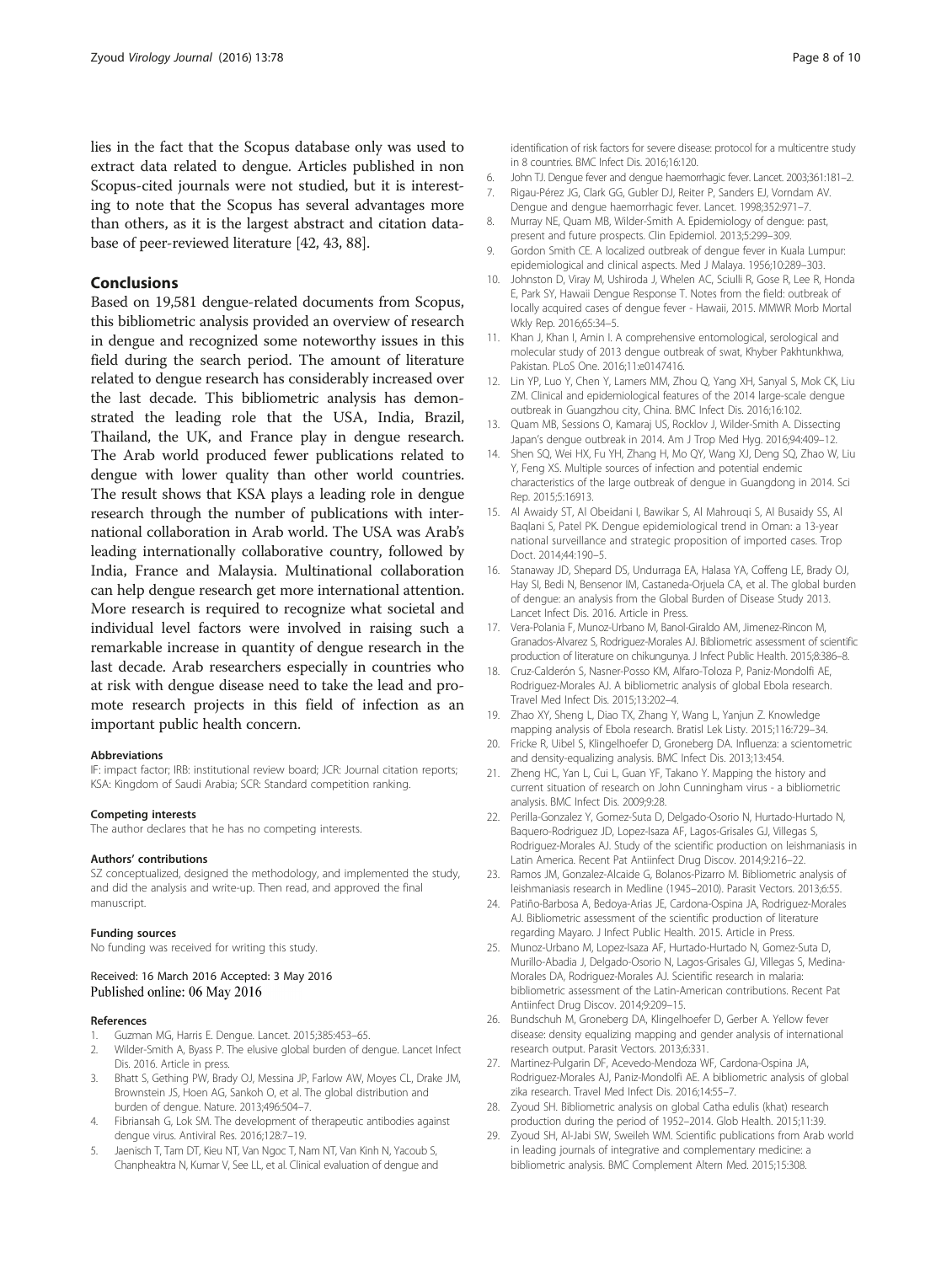- <span id="page-8-0"></span>30. Zyoud SH, Al-Jabi SW, Sweileh WM, Al-Khalil S, Alqub M, Awang R. Global methaemoglobinaemia research output (1940–2013): a bibliometric analysis. Springerplus. 2015;4:626.
- 31. Zyoud SH, Al-Jabi SW, Sweileh WM, Al-Khalil S, Zyoud SH, Sawalha AF, Awang R. The Arab world's contribution to solid waste literature: a bibliometric analysis. J Occup Med Toxicol. 2015;10:35.
- 32. Zyoud SH, Al-Jabi SW, Sweileh WM, Awang R, Waring WS. Global research productivity of N-acetylcysteine use in paracetamol overdose: a bibliometric analysis (1976–2012). Hum Exp Toxicol. 2015;34:1006–16.
- 33. Zyoud SH, Al-Jabi SW, Sweileh WM, Awang R, Waring WS. Bibliometric profile of the global scientific research on methanol poisoning (1902–2012). J Occup Med Toxicol. 2015;10:17.
- 34. Zyoud SH, Al-Jabi SW, Sweileh WM, Waring WS. Scientific research related to calcium channel blockers poisoning: bibliometric analysis in Scopus, 1968–2012. Hum Exp Toxicol. 2015;34:1162–70.
- 35. El-Azami-El-Idrissi M, Lakhdar-Idrissi M, Ouldim K, Bono W, Amarti-Riffi A, Hida M, Nejjari C. Improving medical research in the Arab world. Lancet. 2013:382:2066-7.
- Tadmouri GO, Bissar-Tadmouri N. Biomedical publications in an unstable region: the Arab world, 1988–2002. Lancet. 2003;362:1766.
- 37. Benamer HT, Bakoush O. Arab nations lagging behind other Middle Eastern countries in biomedical research: a comparative study. BMC Med Res Methodol. 2009;9:26.
- 38. Vera-Polania F, Perilla-Gonzalez Y, Martinez-Pulgarin DF, Baquero-Rodriguez JD, Munoz-Urbano M, Lagos-Gallego M, Lagos-Grisales GJ, Villegas S, Rodriguez-Morales AJ. Bibliometric assessment of the Latin-American contributions in dengue. Recent Pat Antiinfect Drug Discov. 2014;9:195–201.
- 39. Bhardwaj RK. Dengue fever: a bibliometric analysis of India's contributions to the research literature of this dangerous tropical disease. Sci Tech Libr. 2014;33:289–301.
- 40. Vellaichamy A, Jeyshankar R. Dengue research in India and China: a comparative study using bibliometrics. Int J Lib Sci Inf Manag. 2015;1:1–9.
- 41. Zyoud SH, Al-Jabi SW, Sweileh WM. Worldwide research productivity of paracetamol (acetaminophen) poisoning: a bibliometric analysis (2003– 2012). Hum Exp Toxicol. 2015;34:12–23.
- 42. Falagas ME, Pitsouni EI, Malietzis GA, Pappas G. Comparison of PubMed, Scopus, Web of science, and Google scholar: strengths and weaknesses. FASEB J. 2008;22:338–42.
- 43. Kulkarni AV, Aziz B, Shams I, Busse JW. Comparisons of citations in Web of science, Scopus, and Google scholar for articles published in general medical journals. JAMA. 2009;302:1092–6.
- 44. Hirsch JE. An index to quantify an individual's scientific research output. Proc Natl Acad Sci U S A. 2005;102:16569–72.
- 45. Birks Y, Fairhurst C, Bloor K, Campbell M, Baird W, Torgerson D. Use of the h-index to measure the quality of the output of health services researchers. J Health Serv Res Policy. 2014;19:102–9.
- 46. Miroiu A. Axiomatizing the Hirsch index: quantity and quality disjoined. J Informetr. 2013;7:10–5.
- 47. Abdelrahman T, Brown J, Wheat J, Thomas C, Lewis W. Hirsch index value and variability related to general surgery in a UK deanery. J Surg Educ. 2016;73:111–5.
- 48. Thomson Reuters. 2014 Journal Citation Reports®. 2015 [cited 2015 November 13]; Available from: [http://www.isiknowledge.com.](http://www.isiknowledge.com/)
- 49. Gubler DJ. Dengue and dengue hemorrhagic fever. Clin Microbiol Rev. 1998;11:480–96.
- 50. Halstead SB. Pathogenisis of dengue: challenges to molecular biology. Science. 1988;239:476–81.
- 51. Lanciotti RS, Calisher CH, Gubler DJ, Chang GJ, Vorndam AV. Rapid detection and typing of dengue viruses from clinical samples by using reverse transcriptase-polymerase chain reaction. J Clin Microbiol. 1992;30:545–51.
- 52. Vaughn DW, Green S, Kalayanarooj S, Innis BL, Nimmannitya S, Suntayakorn S, Endy TP, Raengsakulrach B, Rothman AL, Ennis FA, Nisalak A. Dengue viremia titer, antibody response pattern, and virus serotype correlate with disease severity. J Infect Dis. 2000;181:2–9.
- 53. Gubler DJ. Epidemic dengue/dengue hemorrhagic fever as a public health, social and economic problem in the 21st century. Trends Microbiol. 2002;10:100–3.
- 54. Halstead SB. Dengue. Lancet. 2007;370:1644–52.
- 55. Guzmán MG, Kouri G. Dengue: an update. Lancet Infect Dis. 2002;2:33–42.
- 56. Kuhn RJ, Zhang W, Rossmann MG, Pletnev SV, Corver J, Lenches E, Jones CT, Mukhopadhyay S, Chipman PR, Strauss EG. Structure of dengue virus: implications for flavivirus organization, maturation, and fusion. Cell. 2002;108: 717–25.
- 57. Mackenzie JS, Gubler DJ, Petersen LR. Emerging flaviviruses: the spread and resurgence of Japanese encephalitis, West Nile and dengue viruses. Nat Med. 2004;10:S98–109.
- 58. Boutayeb A. The double burden of communicable and non-communicable diseases in developing countries. Trans R Soc Trop Med Hyg. 2006;100:191–9.
- 59. Chaturvedi UC, Agarwal R, Elbishbishi EA, Mustafa AS. Cytokine cascade in dengue hemorrhagic fever: implications for pathogenesis. FEMS Immunol Med Microbiol. 2000;28:183–8.
- 60. Raghupathy R, Chaturvedi UC, Al-Sayer H, Elbishbishi EA, Agarwal R, Nagar R, Kapoor S, Misra A, Mathur A, Nusrat H, et al. Elevated levels of IL-8 in dengue hemorrhagic fever. J Med Virol. 1998;56:280–5.
- 61. Graham RR, Juffrie M, Tan R, Hayes CG, Laksono I, Ma'roef C, Erlin, Sutaryo, Porter KR, Halstead SB. A prospective seroepidemiologic study on dengue in children four to nine years of age in Yogyakarta, Indonesia I. studies in 1995–1996. Am J Trop Med Hyg. 1999;61:412–9.
- 62. Agarwal R, Kapoor S, Nagar R, Misra A, Tandon R, Mathur A, Misra AK, Srivastava KL, Chaturvedi UC. A clinical study of the patients with dengue hemorrhagic fever during the epidemic of 1996 at Lucknow, India. Southeast Asian J Trop Med Public Health. 1999;30:735–40.
- 63. Moutailler S, Krida G, Schaffner F, Vazeille M, Failloux AB. Potential vectors of Rift Valley fever virus in the Mediterranean region. Vector Borne Zoonotic Dis. 2008;8:749–54.
- 64. Chaturvedi UC, Elbishbishi EA, Agarwal R, Raghupathy R, Nagar R, Tandon R, Pacsa AS, Younis OI, Azizieh F. Sequential production of cytokines by dengue virus-infected human peripheral blood leukocyte cultures. J Med Virol. 1999;59:335–40.
- 65. Abubakar I, Gautret P, Brunette GW, Blumberg L, Johnson D, Poumerol G, Memish ZA, Barbeschi M, Khan AS. Global perspectives for prevention of infectious diseases associated with mass gatherings. Lancet Infect Dis. 2012; 12:66–74.
- 66. Mustafa AS, Elbishbishi EA, Agarwal R, Chaturvedi UC. Elevated levels of interleukin-13 and IL-18 in patients with dengue hemorrhagic fever. FEMS Immunol Med Microbiol. 2001;30:229–33.
- 67. Barniol J, Gaczkowski R, Barbato EV, da Cunha RV, Salgado D, Martinez E, Segarra CS, Pleites Sandoval EB, Mishra A, Laksono IS, et al. Usefulness and applicability of the revised dengue case classification by disease: multicentre study in 18 countries. BMC Infect Dis. 2011;11:106.
- 68. Giraldo D, Sant'Anna C, Perisse AR, March Mde F, Souza AP, Mendes A, Bonfim M, Hofer CB. Characteristics of children hospitalized with dengue fever in an outbreak in Rio de Janeiro, Brazil. Trans R Soc Trop Med Hyg. 2011;105:601–3.
- 69. Rohani A, Aidil Azahary AR, Malinda M, Zurainee MN, Rozilawati H, Wan Najdah WM, Lee HL. Eco-virological survey of Aedes mosquito larvae in selected dengue outbreak areas in Malaysia. J Vector Borne Dis. 2014;51: 327–32.
- 70. Ahmed NH, Broor S. Dengue fever outbreak in Delhi, North India: a clinicoepidemiological study. Indian J Community Med. 2015;40:135–8.
- 71. Tuntaprasart W, Barbazan P, Nitatpattana N, Rongsriyam Y, Yoksan S, Gonzalez JP. Seroepidemiological survey among schoolchildren during the 2000–2001 dengue outbreak of Ratchaburi Province, Thailand. Southeast Asian J Trop Med Public Health. 2003;34:564–8.
- 72. Ooi EE, Wilder-Smith A, Ng LC, Gubler DJ. The 2007 dengue outbreak in Singapore. Epidemiol Infect. 2010;138:958–9. author reply 959–961.
- 73. Churrotin S, Kotaki T, Sucipto TH, Ahwanah NL, Deka PT, Mulyatno KC, Utami DA, Ranasasmita R, Soegijanto S, Kameoka M. Dengue virus type 1 strain isolated in Indonesia shows a close phylogenetic relationship with the strains that caused the autochthonous dengue outbreak in Japan in 2014. Jpn J Infect Dis. 2016. Article in Press.
- 74. Seed CR, Kiely P, Hyland CA, Keller AJ. The risk of dengue transmission by blood during a 2004 outbreak in Cairns, Australia. Transfusion. 2009;49: 1482–7.
- 75. Sweileh WM, Al-Jabi SW, Abuzanat A, Sawalha AF, AbuTaha AS, Ghanim MA, Zyoud SH. Assessment of research productivity of Arab countries in the field of infectious diseases using Web of Science database. Infect Dis Poverty. 2015;4:2.
- 76. Sweileh WM, Al-Jabi SW, Sawalha AF, Zyoud SH. Bibliometric analysis of nutrition and dietetics research activity in Arab countries using ISI Web of Science database. Springerplus. 2014;3:718.
- 77. Sweileh WM, Al-Jabi SW, Shanti YI, Sawalha AF, Zyoud SH. Contribution of Arab researchers to ophthalmology: a bibliometric and comparative analysis. Springerplus. 2015;4:42.